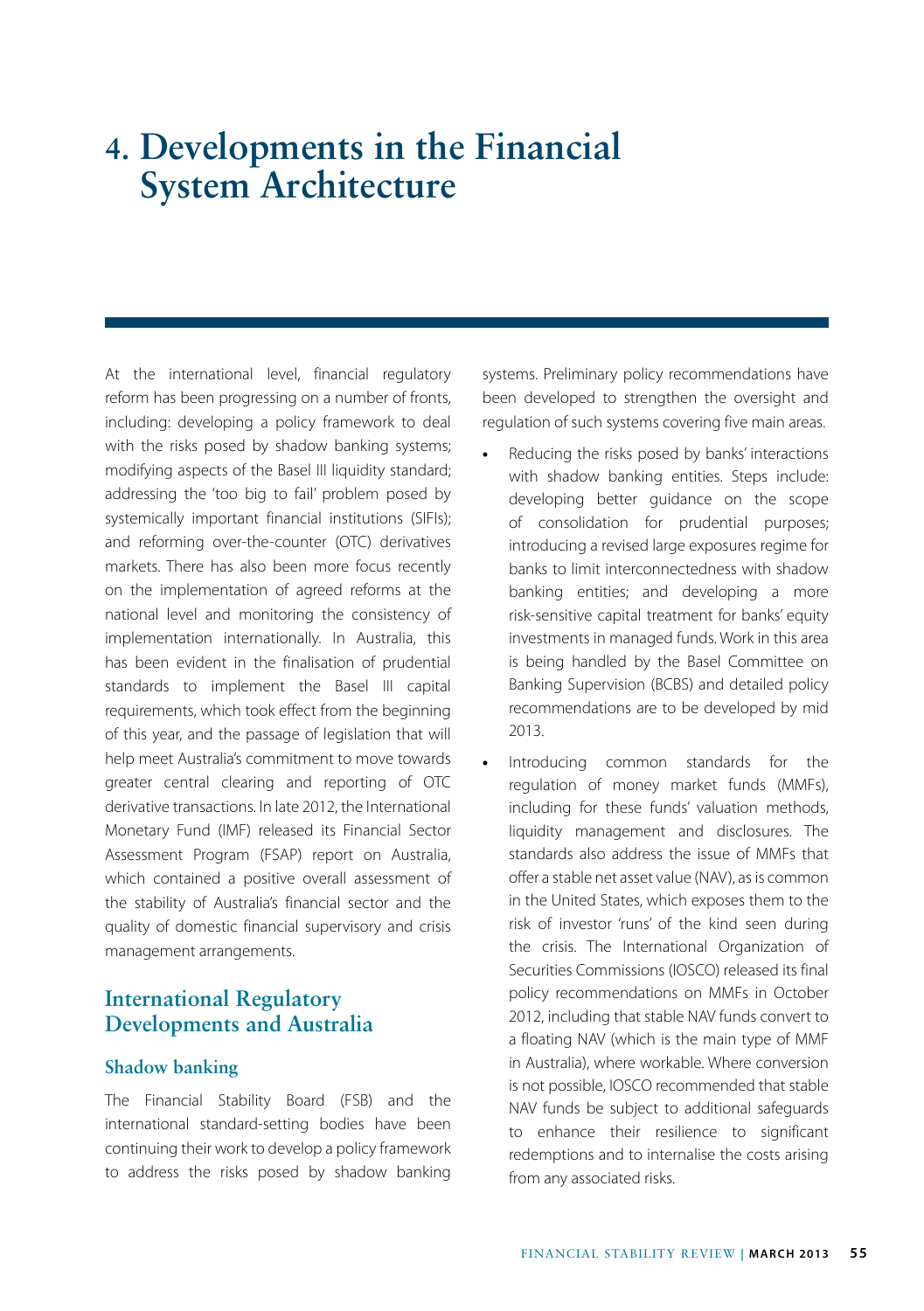- **•** Introducing risk-retention and enhanced disclosure requirements (including standardised templates for asset-level disclosure) for securitisation products. This work was also led by IOSCO, which released final policy recommendations in November 2012.
- **•** Developing a policy framework for shadow banking entities other than MMFs. The FSB's proposed framework has three parts: an assessment by authorities of shadow banking entities based on the economic functions they perform (rather than legal names or forms); a menu of policy tools, tailored to those economic functions, to address the risks posed by these entities; and an information-sharing process to ensure a degree of international consistency in applying the proposed framework. The proposed policy tools cover a range of measures. For example, loan providers (such as finance companies) could face capital and liquidity requirements and, where they take deposits, could be subject to even tighter bank-like regulation. There is expected to be enough flexibility in the framework that tools would only be applied when deemed necessary by authorities.
- **•** A series of recommendations for securities lending and repurchase agreements ('repos'). These include: improved regulatory reporting, market transparency and corporate disclosures; introduction of minimum standards for haircut practices (including possible numerical floors); and evaluation by national authorities of the costs and benefits of introducing central counterparties (CCPs) in securities lending and repo markets.

The policy recommendations for the latter two areas, which are overseen by the FSB, are currently being refined following a public consultation process. The FSB expects to present final recommendations in all five areas to the G20 Leaders' Summit in September 2013.

The shadow banking recommendations will allow for discretion in how countries adopt them. Once they are finalised, regulators in Australia will need to assess the relevance of the recommendations in the context of Australia's relatively small and declining shadow banking sector (see 'The Australian Financial System' chapter). The failure of an Australian retail debenture issuer and property lender in late 2012, and others like it in recent years, prompted a review of the regulatory framework for these types of finance companies, which are one of the main types of intermediaries considered to be shadow banking entities in Australia. Given that retail debenture issuers are a very small segment of the Australian financial system, they are mainly relevant from an investor protection, rather than financial stability, standpoint. The government asked the Australian Securities and Investments Commission (ASIC) and the Australian Prudential Regulation Authority (APRA) to consult on proposals to strengthen the regulation of finance companies that issue debentures to retail investors and on-lend the invested funds. ASIC recently released its specific proposals, which include mandatory minimum capital and liquidity requirements for issuers, improved ongoing disclosure to investors and measures to enhance the ability of trustees to monitor the financial performance of issuers and compliance with their legal obligations. ASIC's proposals do not involve prudential supervision of debenture issuers, thus maintaining a clear distinction between the regulatory framework applicable to these entities and the more intensive prudential regime which APRA applies to authorised deposit-taking institutions (ADIs). This distinction will be reinforced by APRA's forthcoming proposals to amend the exemption conditions in the *Banking Act 1959* to restrict retail debenture issuers offering 'at-call' investments and using 'bank-like' terms to describe their products.

#### **Basel III liquidity reforms**

The Liquidity Coverage Ratio (LCR) is part of the package of reforms to banks' capital and liquidity requirements, known as Basel III, released by the BCBS in 2010. Since then, a number of elements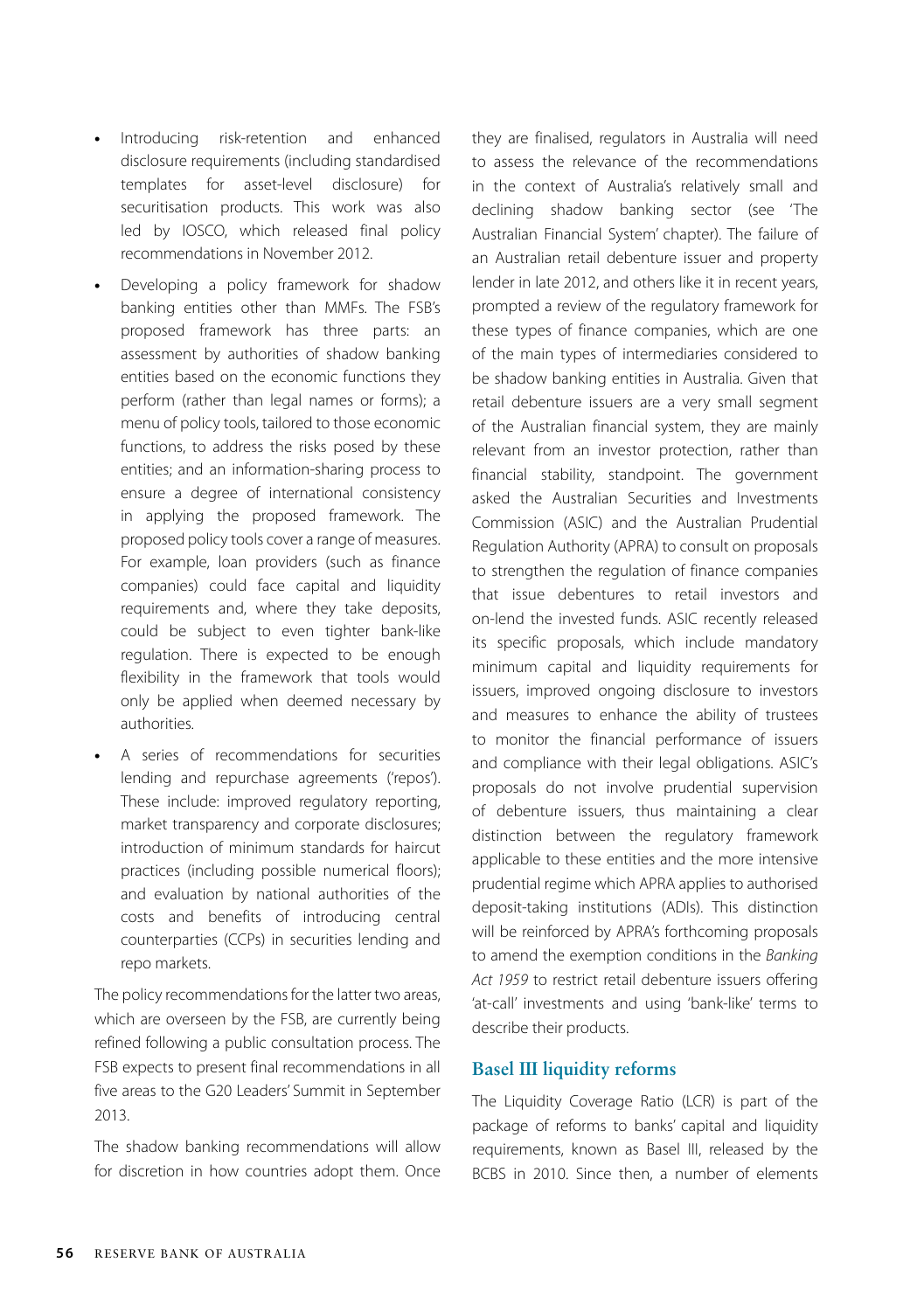of the LCR have been subject to review in light of further consideration of the potential implications of the LCR for financial markets, credit extension and economic growth. As a result of this process, the BCBS' oversight body, the Group of Governors and Heads of Supervision (GHOS), agreed a number of changes to the LCR standard in January this year. Overall, the changes represent a relaxation of some aspects of the LCR, which should allow banks globally to more readily meet the requirements.

The main changes to the LCR standard are that:

- **•** the range of assets potentially eligible as high quality liquid assets (HQLA) was expanded and assumed net outflow rates for a range of deposits and liquidity facilities were reduced. The additional assets include highly rated corporate debt securities, certain equities and residential mortgage-backed securities, all with substantial haircuts, and only if these asset classes can meet the fundamental qualifying test of demonstrable liquidity in a crisis. The aggregate of these extra assets, after haircuts, will be subject to a limit of 15 per cent of HQLA;
- **•** the LCR can be subject to a phase-in period. While the LCR will still commence on 1 January 2015, the minimum requirement will now begin at 60 per cent, rising in equal annual steps of 10 percentage points to reach 100 per cent on 1 January 2019. This graduated approach aligns in part with the timetable for the Basel III capital reforms. GHOS noted that introducing the LCR this way should also minimise potential disruptions to recovering banking systems or the financing of economic activity; and
- **•** banks' access to their stock of HQLA in periods of stress was clarified.

In addition, the BCBS is to undertake further work on the interaction between the LCR and the provision of central bank facilities, given that these facilities are the most reliable form of liquidity. A separate BCBS task force has been established to look at this issue, which is being co-chaired by the Reserve Bank's Assistant Governor (Financial System). The task force is also examining whether the option of using a central bank facility (such as the Committed Liquidity Facility in Australia) should be available to all jurisdictions or continue to be limited to those with insufficient HQLA.

In Australia, APRA had deferred the release of its final Basel III liquidity standard until the outcome of the BCBS' deliberations on changes to the LCR was known. It is currently considering the implications of the recent LCR changes for its own liquidity standard and is expected to publish a revised standard for consultation in April.

# **Systemically important financial institutions (SIFIs)**

The FSB, along with other international bodies and domestic authorities, has continued implementing aspects of the policy framework released in 2010 to address the risks posed by SIFIs. In late 2012, the FSB released an updated list of global systemically important banks (G-SIBs), in keeping with its commitment to update the list each year based on more current data. The list is largely unchanged from that in 2011, with the number of G-SIBs reduced by one to 28 and no Australian-owned bank appearing on the list. The new list also showed, for the first time, the allocation of the G-SIBs to 'buckets' corresponding to the level of additional common equity loss absorbency (ranging from 1 to 2½ per cent of risk-weighted assets) that they will eventually be required to hold if they remain G-SIBs. As noted in previous *Reviews*, these requirements will be phased in from 2016, initially for those banks identified as G-SIBs in 2014.

Progress has been made in implementing several other G-SIB measures. For example, cross-border crisis management groups (CMGs), comprising the home and key host authorities, have now been established for nearly all the G-SIBs designated by the FSB in 2011, and recovery and resolution plans for these firms are also being developed. Under the FSB's *Key Attributes of Effective Resolution Regimes for Financial Institutions* (the *Key Attributes*), firms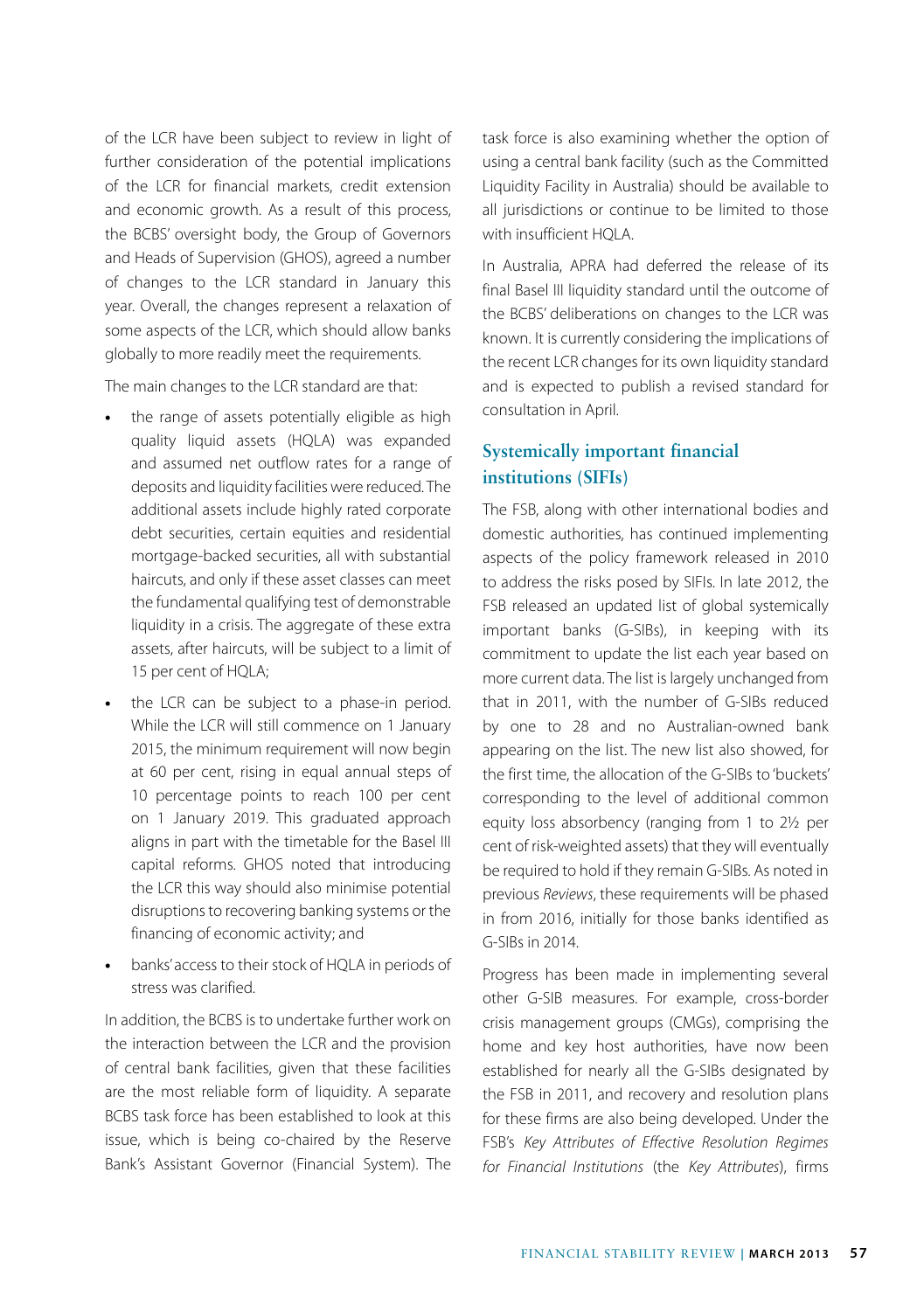are responsible for developing recovery plans to restore their financial viability in the event of distress, while resolution plans are developed by the firms' home and key host authorities and reviewed within CMGs. To allow more time for necessary changes to be made to legal frameworks, the time line for completion of resolution plans for G-SIBs has been extended by six months until June 2013 and the start date of the FSB's resolvability assessment process has been delayed until the second half of 2013. The latter involves a peer review of the feasibility and credibility of putting the resolution plans into operation, which is to be undertaken by officials in the home and key host authorities of each G-SIB.

The FSB and the international standard-setting bodies have continued their work on extending the SIFI framework to non-bank financial institutions. The International Association of Insurance Supervisors (IAIS) issued for consultation policy measures to be applied to global systemically important insurers (G-SIIs). The proposals are broadly consistent with the policy framework for G-SIBs, including enhanced supervision, more effective resolution regimes and higher loss absorption capacity. The IAIS has developed a methodology to identify G-SIIs and the FSB is planning to publish an initial list of G-SIIs, if any, in April 2013. In consultation with IOSCO, the FSB is developing an assessment methodology for identifying globally systemic non-bank, non-insurance firms which is expected to be finalised in late 2013, after a consultation in the second half of this year.

### **Financial conglomerates and mortgage insurers**

The Joint Forum (comprising the BCBS, the IAIS and IOSCO) released revised *Principles for the Supervision of Financial Conglomerates* (the *Principles*) in September 2012. The *Principles* update those issued in 1999 and aim to support consistent supervision of conglomerates, particularly those operating across borders, while capturing a broader range of activities and entities that form part of conglomerate groups. Several areas in the revised *Principles* are of note. For example, the *Principles* emphasise the importance of a group-level supervisor being assigned, which would be responsible for facilitating coordination between various entity-specific supervisors. A number of principles have been added in the area of corporate governance, for example group governance frameworks are expected to include policies for avoiding conflicts of interest and ensuring that remuneration policies are consistent with the group's risk profile. The risk management principles have also been updated to place greater emphasis on a group's ability to measure, manage and report on all material risks, including those from unregulated entities and activities.

APRA participated in the Joint Forum's review of the *Principles.* Key aspects of APRA's framework for the supervision of conglomerates (referred to as 'Level 3 groups'), which are intended to meet these principles, were issued for consultation in December 2012. APRA's proposals focus on the requirements for group governance and measurement of, and limits on, aggregate risk exposures, including intragroup transactions and exposures. The proposals aim to ensure that APRA's supervision adequately captures the risks to which APRA-regulated institutions within Level 3 groups are exposed and which, because of the operations or structures of the group, might not be adequately captured by existing prudential rules. Underpinning the standards is the view that governance and risk management practices should be consistent across all entities of Level 3 groups that could have a material financial or operational impact on the group, and adequate systems must be in place to monitor intragroup transactions and exposures. APRA anticipates consulting on the other elements of its framework for the supervision of conglomerate groups (i.e. risk management and capital adequacy standards) and on reporting requirements throughout 2013, with the full prudential framework for Level 3 groups to be implemented from 2014.

In February, the Joint Forum released a consultative paper on *Mortgage Insurance: Market Structure,*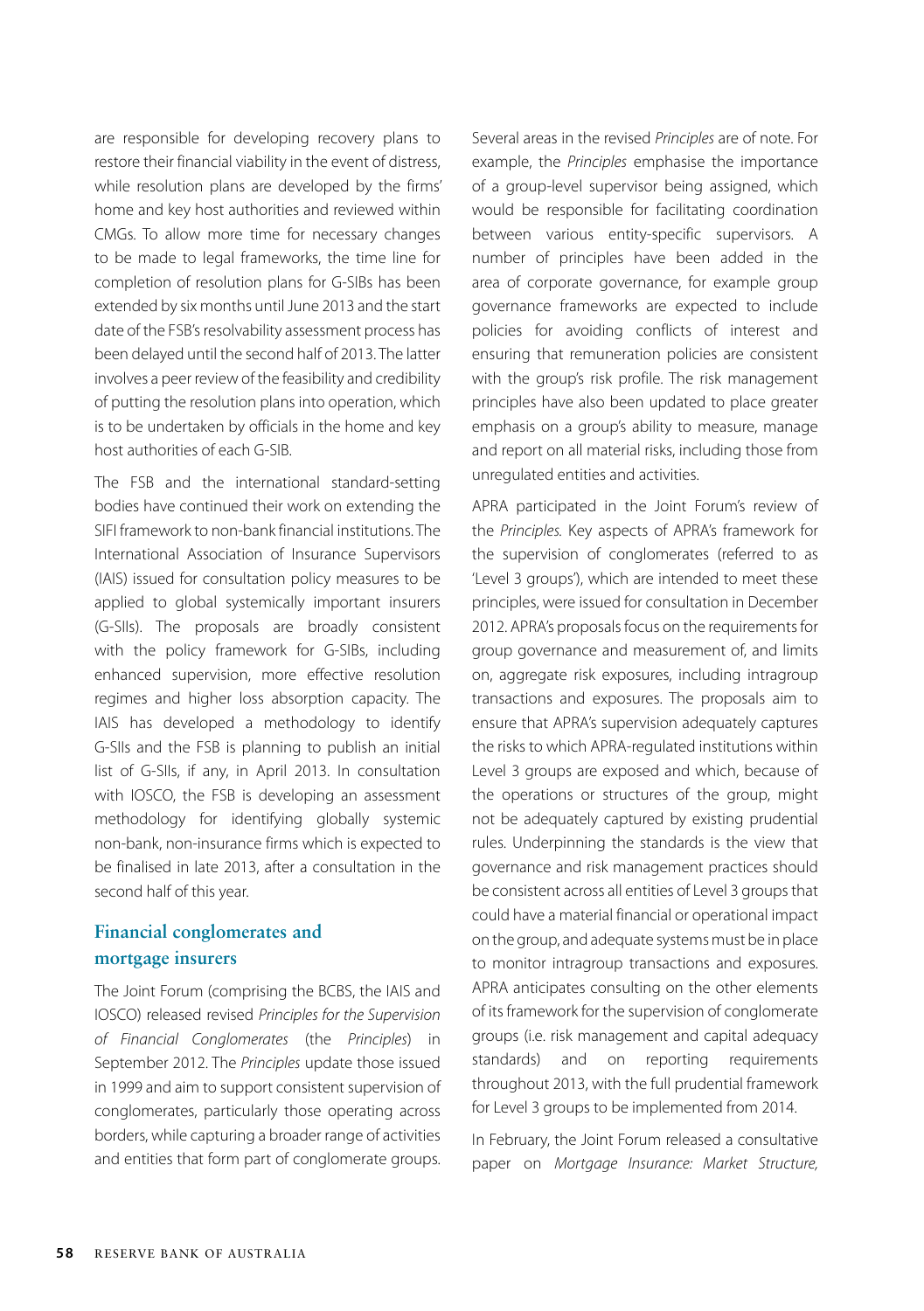*Underwriting Cycle and Policy Implications*. The paper examines the interaction of mortgage insurers with lenders, particularly in light of the experience since the global financial crisis, which highlighted how mortgage insurance can be subject to concentrated stress in certain extreme events. One of the key recommendations is that policymakers should consider requiring that lenders and insurers align their interests by both sharing in the consequences of a loan not performing. In this way, both parties will have incentives to strengthen lending standards. Other recommendations are directed at supervisors, including that they ensure that both lenders and insurers maintain strong underwriting standards, and that they be alert to and respond to any decline in lending standards. In line with this, it was further recommended that supervisors apply the FSB's *Principles for Sound Residential Mortgage Underwriting Practices* to mortgage insurers. In Australia, mortgage insurers are supervised by APRA and most of the Joint Forum's recommendations are already part of APRA's supervision.

#### **OTC derivatives reform**

As noted in previous *Reviews*, the G20 committed to achieving the reforms to OTC derivatives markets (including moving to central clearing of standardised OTC derivatives contracts) by the end of 2012. However, implementation is ongoing in a large number of jurisdictions, with global regulators mindful of the need to minimise unintended consequences that could arise from rapid and significant changes to the functioning of these markets. To better understand the impact of these reforms, it was recently decided that an international macroeconomic impact assessment of the OTC derivatives regulatory reforms would be undertaken by the Bank for International Settlements; a senior Reserve Bank official is on the assessment team.

Policymakers in smaller markets such as Australia have been taking into account the direction of the largest jurisdictions when progressing their domestic reforms. Given the cross-border nature of many OTC derivatives markets, resolving the remaining cross-border issues has become a priority for many jurisdictions and standard-setting bodies. As international standards and guidance has been finalised, individual jurisdictions have continued to press ahead with implementing these reforms. In many cases, this has involved legislative change so that mandatory clearing, reporting and trading requirements can be imposed on market participants.

Further to the extensive consultation and policy development work undertaken by the Council of Financial Regulators (CFR) over the past two years, several steps have been taken in recent months to progress OTC derivatives reforms in Australia.

- **•** Legislation was passed in December that will allow the government (in consultation with the regulators) to apply mandatory reporting, clearing or platform-based trading requirements to specific classes of OTC derivatives contracts. These requirements would be implemented by supporting rules, which are to be developed and administered by ASIC.
- The new framework will require enhanced consultation and sharing of data among Australian financial sector agencies, so the legislation also included provisions to enhance the Reserve Bank's information-sharing powers. These enhancements will apply to any protected (i.e. institution-specific) information received by the Bank.
- **•** In order to inform any recommendations to the government, the relevant regulators (APRA, ASIC and the Bank) will periodically assess the need for regulatory intervention in the Australian OTC derivatives market. As part of this process, a *Report on the Australian OTC Derivatives Market*, was published in October 2012. It reviewed the risk management practices of market participants in the domestic OTC derivatives market, with a particular focus on how participants are using centralised infrastructure and what scope there might be to increase usage of it. The report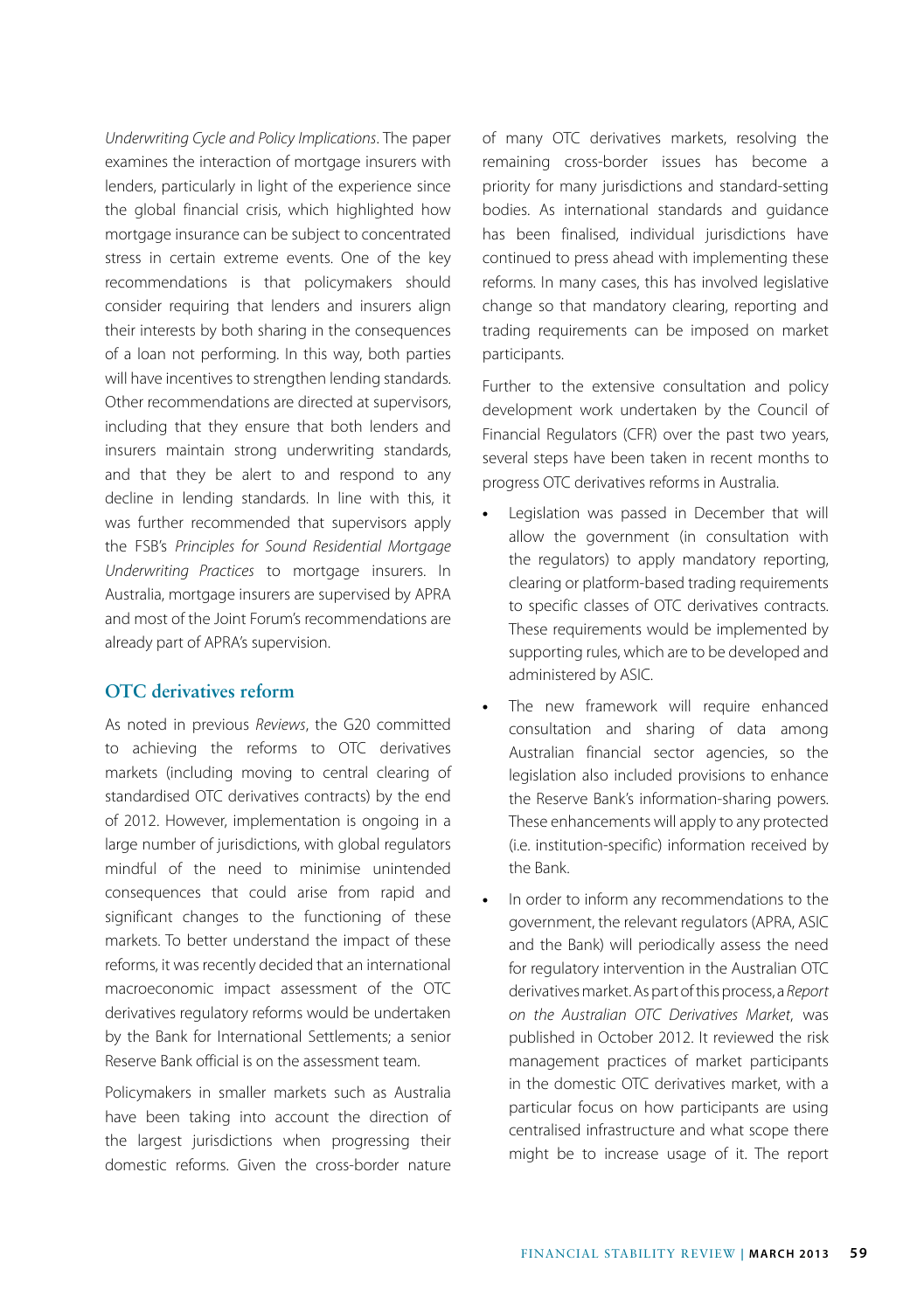concluded that industry-led uptake of central clearing and trade execution arrangements remains appropriate in the short term. It acknowledged that, although currently there are no licensed entities in Australia offering central clearing of the major OTC derivatives contract classes to Australian-based participants, there are indications that both international and domestic providers may soon begin offering such services. In December, Treasury published for consultation a set of proposals to implement Australia's G20 commitments in line with the conclusions in the assessment report, particularly on mandatory trade reporting.

**•** To support mandatory trade reporting, ASIC is developing two sets of rules. The first set are Derivative Transaction Rules that will cover the institutional and product scope of mandatory trade reporting obligations, as well as details of how these obligations can be met. ASIC recently initiated a consultation on the second set, Derivative Trade Repository Rules, which relate to the requirements to be met by trade repositories licensed under the new framework in the *Corporations Act 2001*. In developing this licensing regime, ASIC has taken into account elements of the Committee on Payment and Settlement Systems (CPSS)-IOSCO *Principles for Financial Market Infrastructures* that are relevant to trade repositories.

Not all OTC derivatives are sufficiently standardised to be centrally cleared, but their use still requires robust risk management practices. For this reason, international principles are being developed requiring that OTC derivatives that are not centrally cleared be collateralised. As discussed in the previous *Review*, a BCBS-IOSCO working group proposed that non-centrally cleared derivative transactions involve exchanging both variation and initial margin if the parties are financial institutions or systemically important non-financial institutions. Following feedback received during the consultation and the completion of a quantitative impact study to assess the liquidity costs of the proposal, the BCBS and IOSCO recently consulted on a 'near final' set of principles. The Bank is continuing to monitor the development of these principles and, when they are finalised, will engage with other regulators and market participants on their implementation in Australia.

## **Supervision and resolution of financial market infrastructures (FMIs)**

Adoption of the CPSS-IOSCO *Principles for Financial Market Infrastructures* (the *Principles*) into Australia's legal and regulatory framework proceeded over the past six months. Following consultation in the second half of 2012, the Bank determined revised *Financial Stability Standards* for CCPs and securities settlement facilities that are in line with the *Principles*. ASIC also updated its regulatory guide. The revised *Financial Stability Standards* come into force on 29 March 2013, and the Bank will assess licensed clearing and settlement facilities against them for the first time later this year. The Bank also intends to assess Australia's systemically important payments system, RITS, against the *Principles* in 2013.

As discussed in the previous *Review*, the CPSS and IOSCO released a consultative report, *Recovery and Resolution of Financial Market Infrastructures*, in 2012. This report considered the essential features of recovery and resolution regimes for FMIs and sought views on how the FSB's *Key Attributes* should apply to FMIs. A number of jurisdictions are in the process of developing resolution regimes for FMIs, drawing on this work. In Australia, the CFR recommended to the government in February 2012 that ASIC and the Bank be given the power to appoint a statutory manager to a troubled FMI (also referred to as 'step-in' powers). Work is underway within the CFR to develop legislative proposals that would give effect to this power as part of a comprehensive resolution regime for FMIs, designed in accordance with the *Key Attributes* and along the lines of that in place for ADIs. The results of this work will likely have implications for ASIC's and the Bank's powers and responsibilities in this area.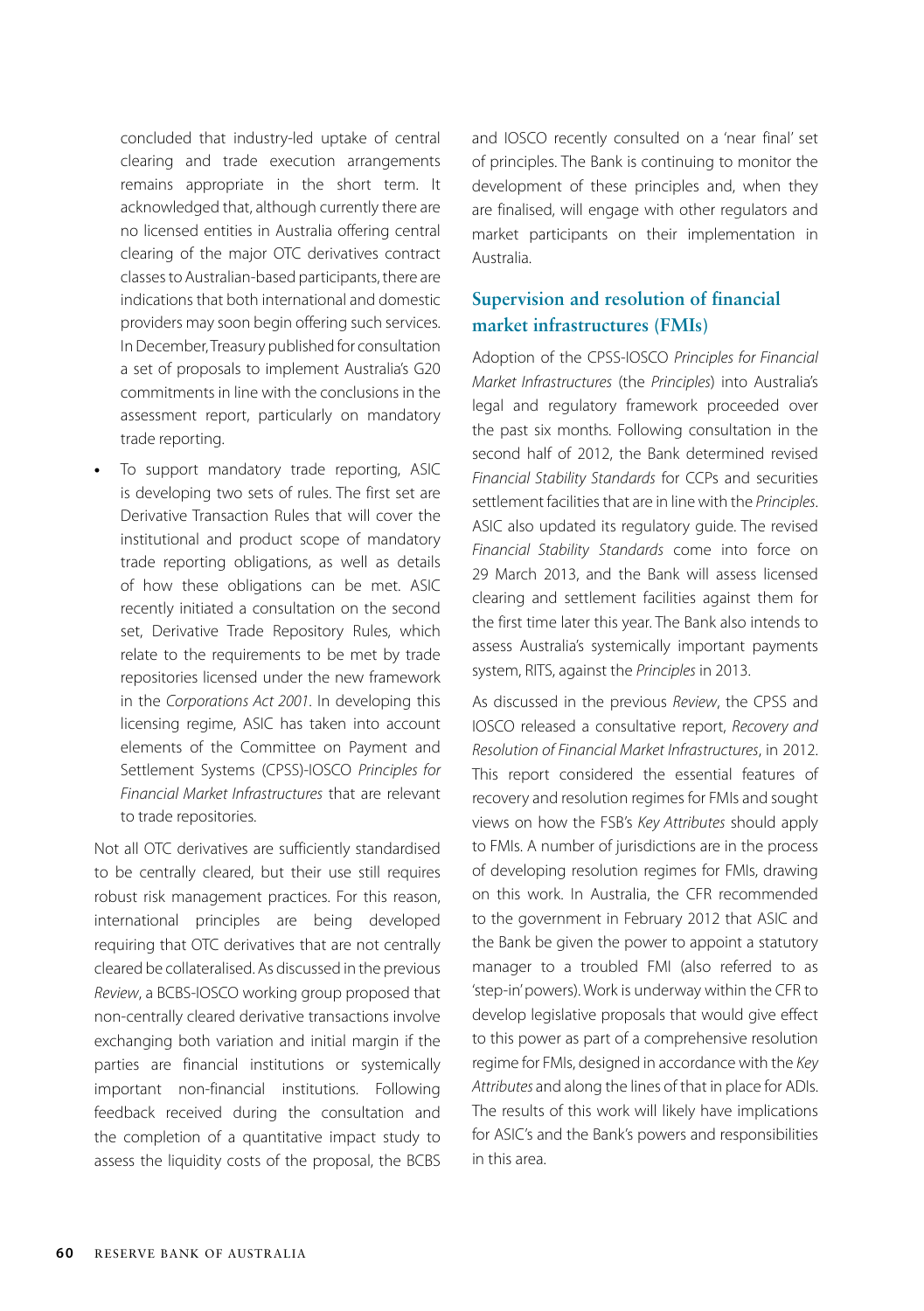#### **Credit rating agencies**

In the past six months, the FSB has increased its focus again on the use of credit ratings. Credit rating agencies (CRAs), while not a direct cause of the financial crisis, did not adequately alert investors to the risks posed by certain financial products, particularly structured finance products. While the *Principles for Reducing Reliance on CRA Ratings* (the *Principles*) that were released by the FSB in 2010 were intended to reduce the potential for ratings to be relied on in a mechanistic way, progress among FSB members in implementing them has been slow. In response, the FSB developed a 'road map' for accelerating implementation of the *Principles*, which the G20 endorsed in November 2012. The road map consists of two streams of work. The first is to reduce the mechanistic reliance on CRA ratings in regulatory frameworks. Standard-setting bodies and national authorities are to identify and reduce references to credit ratings in standards, laws and regulations. The second is work by authorities to promote and, where needed, require that financial institutions strengthen and disclose information on their own credit risk assessment approaches as a replacement for mechanistic reliance on CRA ratings. In addition to the road map, the FSB recently started a peer review of its members' progress in implementing the *Principles*.

IOSCO is also undertaking work to address weaknesses in CRA business models. In December 2012 it released two reports: one looking at the internal controls designed to ensure the integrity of the credit rating process as well as detailing procedures for CRAs to manage conflicts of interest; and a second that proposed the establishment of supervisory colleges for internationally active CRAs. In addition, IOSCO is currently reviewing its *Code of Conduct Fundamentals for Credit Rating Agencies* that, among other things, seeks to address conflicts of interest.

## **Peer reviews and implementation monitoring**

The FSB has continued with its program of 'thematic' and country peer reviews, as part of its efforts to monitor and strengthen adherence to international standards. A peer review of resolution regimes is expected to be completed soon and, as noted above, a review has recently started on the use of CRA ratings. In February, the FSB published a thematic peer review on risk governance, which took stock of risk governance arrangements in financial institutions as well as national authorities' oversight of these arrangements. The report highlighted the importance of effective risk governance practices in financial institutions, involving boards of directors, the firm-wide risk management function and the independent assessment of risk governance. The recent crisis revealed that without the appropriate checks and balances provided by the board and these functions, a culture of excessive risk-taking and leverage was allowed to permeate in many institutions. The report lists sound risk governance practices and provides several recommendations aimed at helping institutions improve their risk governance and national authorities to assess its effectiveness. Complementing this FSB review (which focused mainly on banks), in February the IAIS launched a peer review of the corporate and risk governance practices of its members. This will assess observance and understanding of the *Insurance Core Principles* related to licensing, suitability of persons, corporate governance, and risk management and internal controls.

In contrast to the cross-country focus of thematic peer reviews, the FSB's country peer reviews focus on the implementation and effectiveness of regulatory, supervisory or other financial sector standards and policies within individual FSB member jurisdictions. A senior Bank official is participating in a team conducting a country peer review of the United Kingdom this year.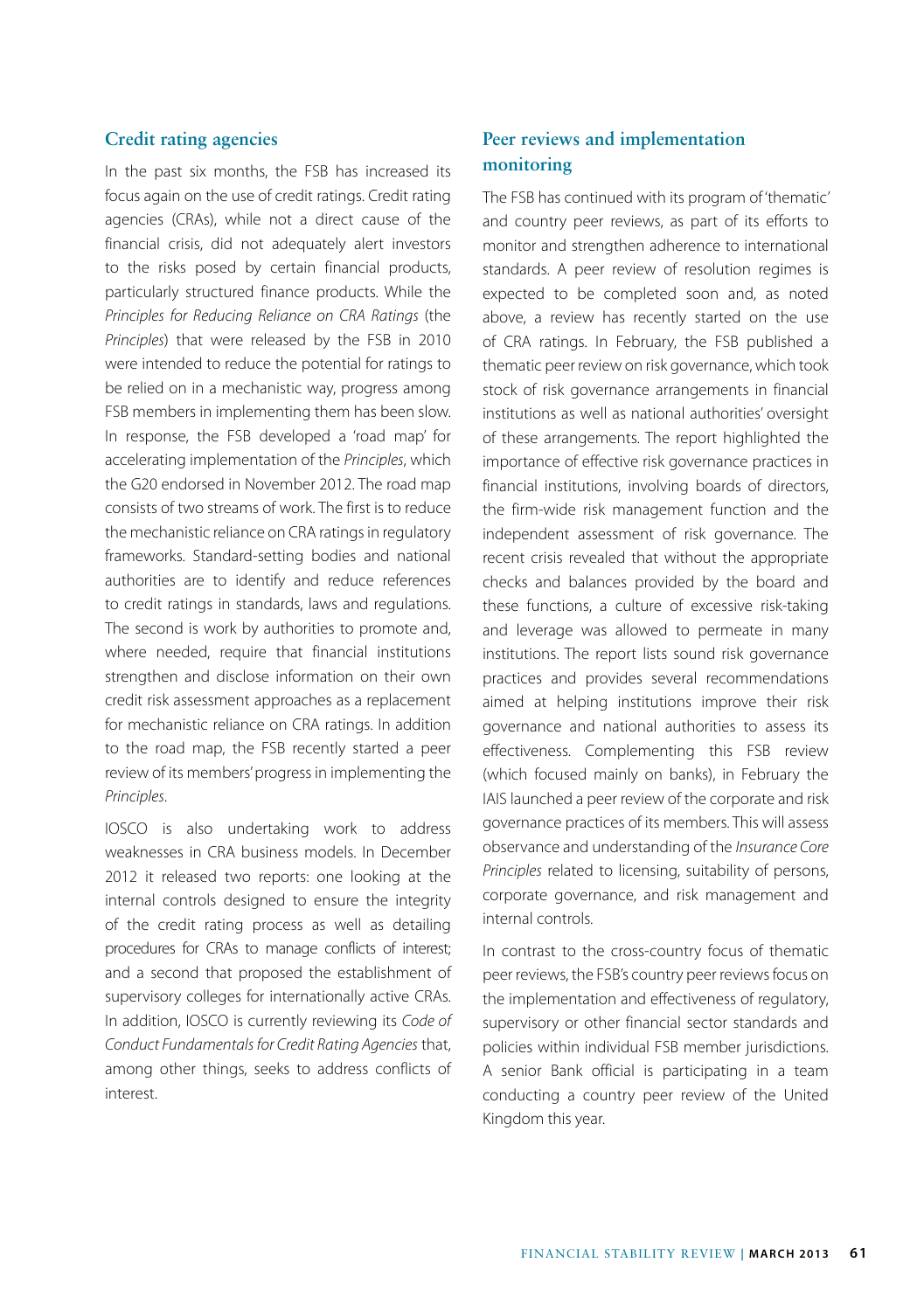The BCBS is continuing to expand its monitoring of implementation of the Basel III reforms, which is built around three levels of assessment.

- 1. A semiannual review of members' progress in transposing the Basel III minimum requirements into domestic regulations. As at mid February 2013, 11 BCBS member jurisdictions (including Australia) had issued final regulations and the remaining 16 jurisdictions had tabled draft regulations.
- 2. Peer reviews of members' domestic regulations to ascertain their consistency with the Basel III minimum requirements. All BCBS members will be assessed over time, with priority being given to home jurisdictions of G-SIBs. Reviews of Japan, the European Union and the United States were published in October 2012 and Singapore in March 2013. Australia is scheduled to be assessed in the second half of 2013.
- 3. Reviews of supervisory implementation of the Basel III minimum requirements to ensure that the outcomes of the BCBS rules are consistent in practice across banks and jurisdictions. The purpose is to investigate whether there are unintended variations in capital ratios and to formulate policy actions, if applicable. The initial focus of this work is on banks' calculation of risk-weighted assets (RWAs, or the denominator of the capital adequacy ratio), distinguishing between differences that reflect actual differences in risk or supervisory discretion, and those that reflect differences in bank practices and modelling.

Over the past year, the BCBS has monitored the impact on banks of the Basel III framework in order to gather evidence on its dynamics. The analysis was based on data provided by 210 banks globally, split between those that have Tier 1 capital in excess of €3 billion (101 'Group 1' banks) and the remainder ('Group 2' banks). While the Basel III framework sets out transitional arrangements to implement the new standards, the latest monitoring exercise assumed full implementation of the final Basel III package as of 30 June 2012. The results indicated that, applying the Basel III changes to the definition of capital and RWAs, the average Common Equity Tier 1 capital ratio (CET1) of Group 1 banks was 8.5 per cent, compared with the Basel III minimum requirement of 4.5 per cent. However, some banks had a CET1 ratio below 4.5 per cent; in order for *all* Group 1 banks to exceed this minimum, an aggregate increase of €3.7 billion in CET1 would be required. This latter figure rises to €208 billion for all Group 1 banks to meet a CET1 target ratio of 7.0 per cent (which will eventually be the Basel III requirement including the capital conservation buffer) plus any G-SIB surcharge. These capital shortage estimates are significantly less than the results of the previous exercise six months ago, indicating the progress many banks have made in strengthening their capital positions.

## **Financial Sector Assessment Program (FSAP) review of Australia**

As foreshadowed in the previous *Review*, the IMF published the results of its second FSAP review of Australia in November 2012. Overall, the FSAP contained a positive assessment of the stability of Australia's financial system and the quality of domestic financial supervisory and crisis management arrangements. The IMF provided a number of recommendations that the Australian authorities have under consideration. Among these was the recommendation that the Reserve Bank develop a 'top-down' (macro model-based) stresstesting framework to complement the stress testing already performed by APRA. A program of work to investigate the feasibility of developing such a framework for Australia has now been initiated.

The IMF also made a recommendation to increase the transparency of the CFR's work. While many of the issues discussed by the CFR are reported in the *Financial Stability Review*, a dedicated website for the CFR has recently been launched (www.cfr.gov.au) to improve public understanding of the CFR's work. It includes information on how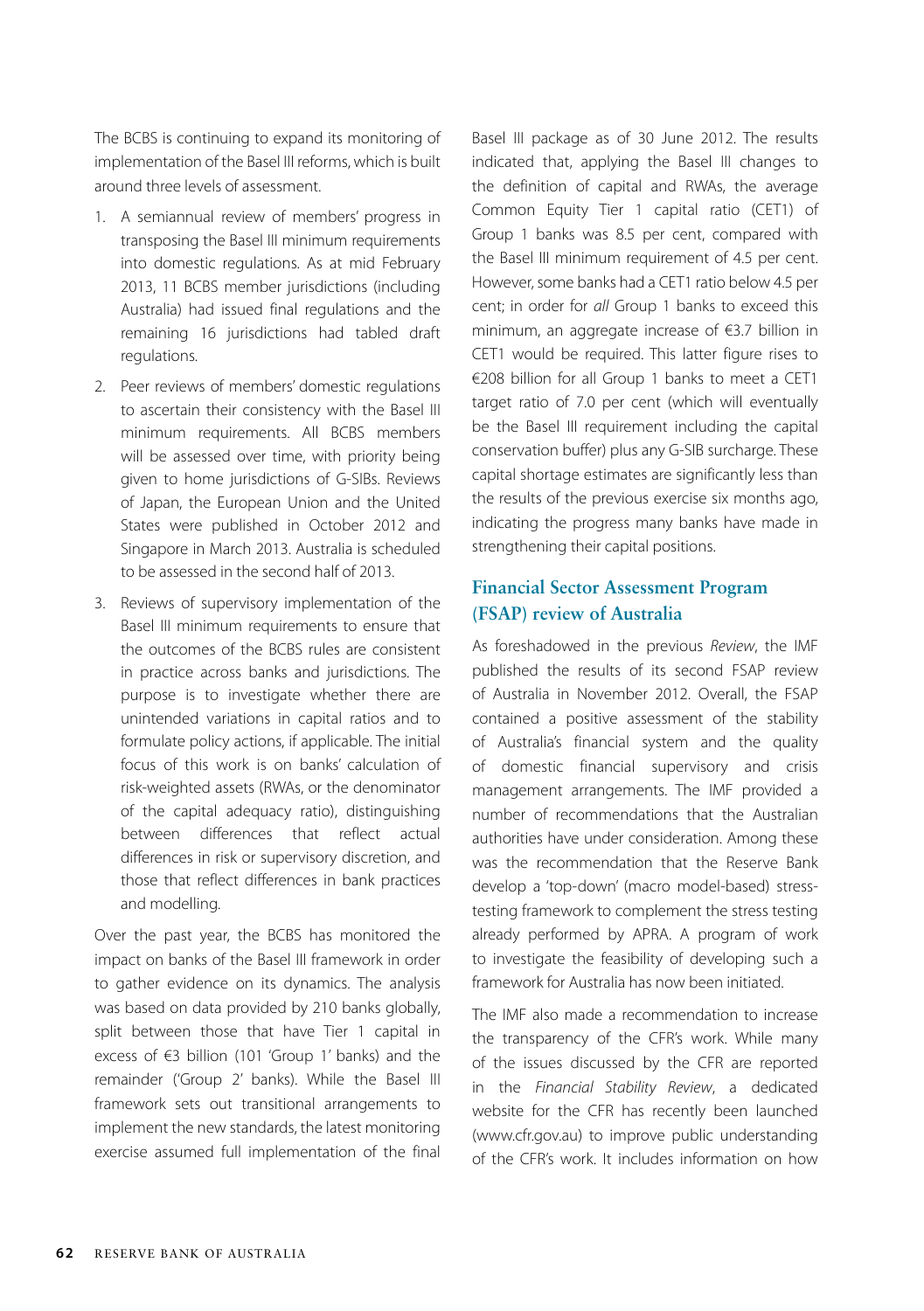the CFR operates and highlights some of the key policy initiatives progressed by the CFR in recent years. It is intended that the website would also be a central platform for information during a financial distress event, complementing that provided by the individual member agencies.

# **Other Domestic Regulatory Developments**

#### **Prudential reforms**

In addition to finalising the Basel III capital standards for ADIs, APRA recently completed its review of the capital requirements applicable to life and general insurers, which also came into effect on 1 January 2013. As discussed in the previous *Review*, the new requirements aim to improve the risk sensitivity of the loss-absorbing capacity of insurers and better align the capital standards for insurers with those for other APRA-regulated industries. Following public consultation, APRA also finalised its prudential requirements for superannuation funds late last year and has now released prudential standards relating to governance, risk management, 'fit and proper' requirements, conflicts of interest and investments, among others. Most of the requirements in these new prudential standards will take effect from 1 July 2013.

In January this year, APRA released a discussion paper and an amended draft prudential standard as part of its implementation of the payment, reporting and communications requirements of the Financial Claims Scheme (FCS). The discussion paper examines different payment options and the proposed requirements for ADIs to pre-position themselves so that depositors will have timely access to their guaranteed deposits in the event that the FCS is triggered. ADIs will be required to establish systems necessary to 'operationalise' the FCS should it be activated in the future, including the capacity to quickly generate necessary data and payment instructions for ADI customers. APRA intends to finalise the amended prudential standard by July 2013. ADIs are already required to have in place by 1 January 2014 the 'single customer view' (SCV) measures. (A SCV is a customer profile that aggregates the balances of all FCS-eligible deposit accounts held by each customer of an ADI for the purposes of calculating FCS payouts.) The full pre-position requirements are to be met by ADIs from 1 July 2014.

## **Regulation of market and payments infrastructure**

The CFR, together with the Australian Competition and Consumer Commission, recently completed a review of competition issues in the clearing and settlement of the Australian cash equity market and the CFR's conclusions were released and endorsed by the government in February. While the CFR remains open to competition and would expect competition to deliver efficient outcomes, one of the key conclusions of the review was that changing current arrangements now would raise industry's costs, particularly in the short term, since system changes would be needed to allow participants to access multiple providers. The government accepted the CFR's recommendation that a decision on any clearing and settlement facility licence application from a CCP seeking to compete in the Australian cash equity market be deferred for two years. In the meantime, in accordance with the CFR's recommendations, the government has called upon the Australian Securities Exchange to work with industry stakeholders to develop a code of practice for clearing and settlement of cash equities in Australia, based on a set of principles relating to user input to governance, transparent and non-discriminatory pricing, and access. At the end of the two years, it is proposed that the CFR carry out a public review of the implementation and effectiveness of the code of practice. At the same time, the CFR would review the prospect of granting a licence to a competing CCP, or of pursuing other regulatory options aimed at ensuring